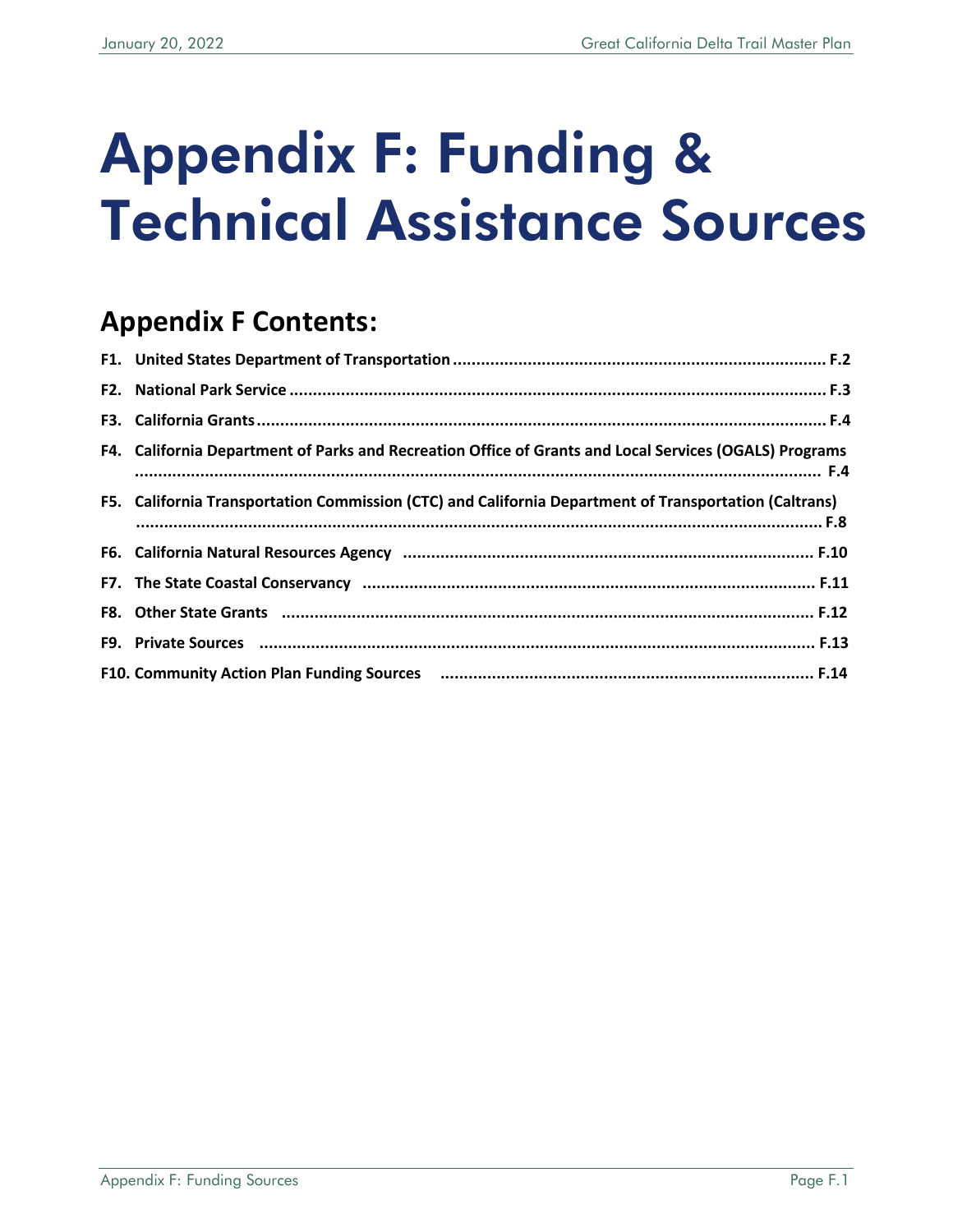# <span id="page-1-0"></span>F1. United States Department of Transportation

#### Infrastructure for Rebuilding America, U.S. Department of **Transportation**

This grant aims to create opportunities for all levels of government and the private sector to fund infrastructure, using innovative approaches to improve the necessary processes for building significant projects, and increasing accountability for the projects that are built.

Deadline/Next Funding Cycle: TBD

*[Link: https://www.transportation.gov/buildamerica/financing/infra-grants/infrastructure-rebuilding-](https://www.transportation.gov/buildamerica/financing/infra-grants/infrastructure-rebuilding-America)America*

#### Rebuilding American Infrastructure with Sustainability and Equity (RAISE), U.S. Department of Transportation

RAISE Discretionary Grant program provides an opportunity to invest in road, rail, transit, and port projects that promise to achieve national objectives. The eligibility requirements of RAISE allow project sponsors at the State and local levels to obtain funding for multi-modal, multi-jurisdictional projects that are more difficult to support through traditional DOT programs.

Deadline/Next Funding Cycle: TBD; Last Cycle: July 2021

*Link:<https://www.transportation.gov/RAISEgrants>*

#### U.S. Department of Transportation Transit, Highway, and Safety Funds: Pedestrian and Bicycle Opportunities Matrix

As of January 2021, the US Department of Transportation (USDOT) includes fifteen different funding sources that could potentially fund bicycle and pedestrian projects, including trails and trail related facilities. The matrix on the USDOT website lists 46 types of projects (everything from trail construction in general to specific items like maps) and indicates which of the fifteen sources those projects may be eligible for.

Updated: January 21, 2021

*Link: [https://www.fhwa.dot.gov/environment/bicycle\\_pedestrian/funding/funding\\_opportunities.cfm](https://www.fhwa.dot.gov/environment/bicycle_pedestrian/funding/funding_opportunities.cfm)*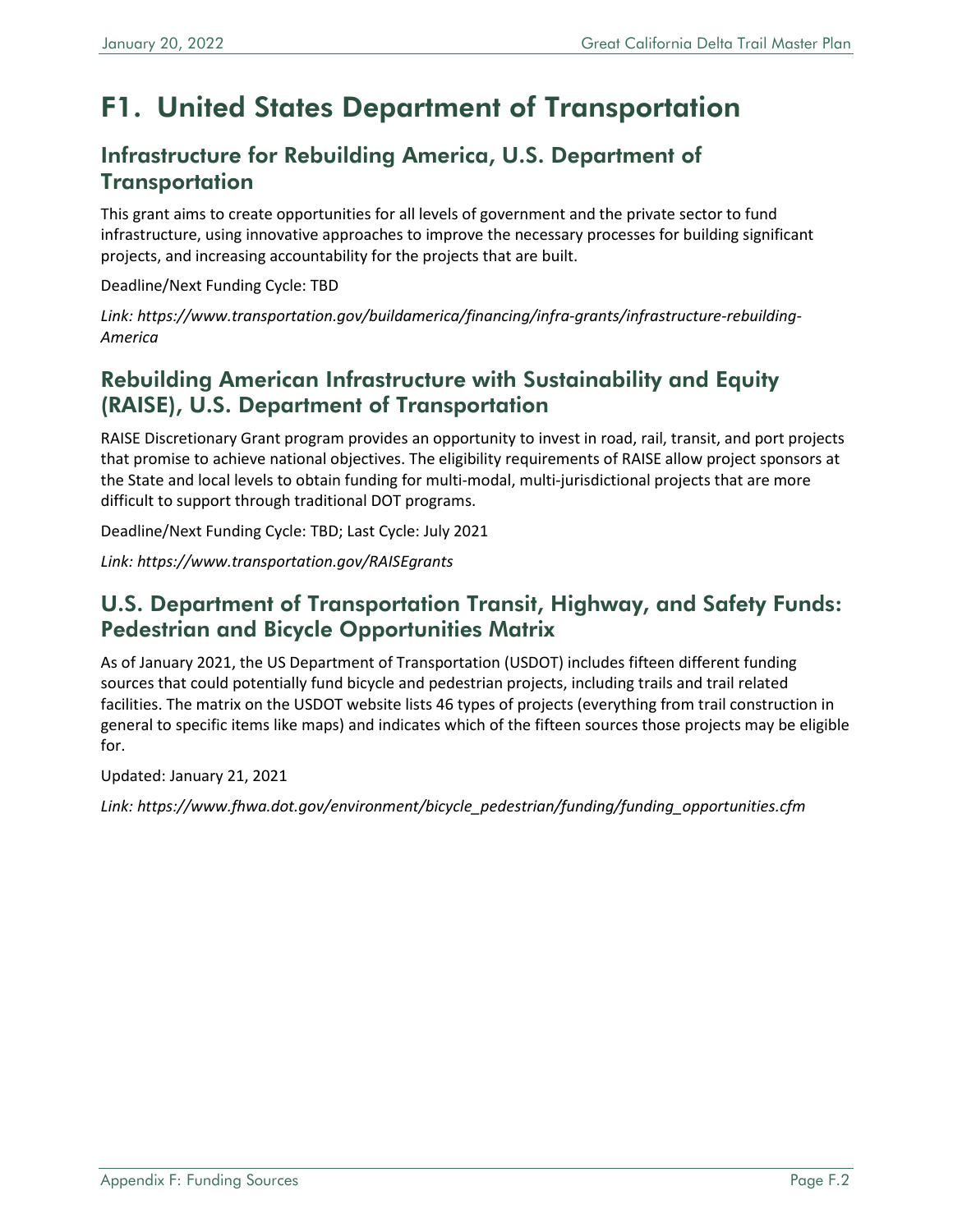# <span id="page-2-0"></span>F2. National Park Service

#### Rivers, Trails and Conservation Assistance Program

The National Park Service – Rivers, Trails and Conservation Assistance program (NPS\_RTCA) assists local agencies, tribes, nonprofit organizations or citizen groups with community-led outdoor recreation and natural resource conservation projects. Experienced staff can support everything from trail planning and community outreach to conceptual design. Applications are on an annual cycle due March  $1<sup>st</sup>$  every year.

Link: *<https://www.nps.gov/orgs/rtca/index.htm>*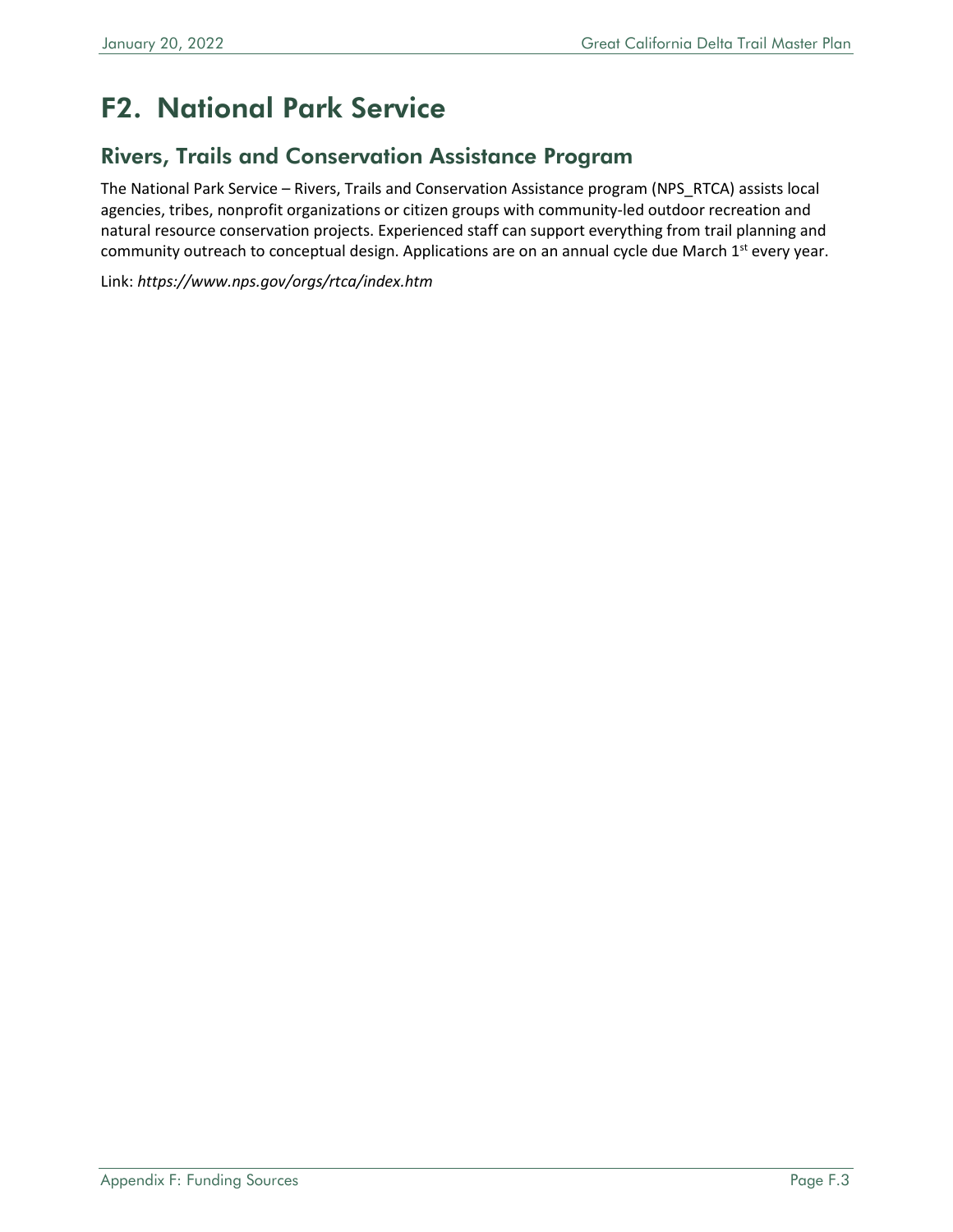# <span id="page-3-0"></span>F3. California Grants

### California Grants Portal Overview

Grants.ca.gov is managed and hosted by the California State Library. State grantmaking agencies input and update their information into prescribed data fields to make all state grant opportunities searchable on grants.ca.gov. The Grant Information Act requires state agencies to provide summaries of each of their grant or loan opportunities, including, among other items, information about how to apply and links that grant seekers can follow for more details.

*Link:<https://www.grants.ca.gov/?s>*

#### California Proposition 68 Overview

California voters passed the California Drought, Water, Parks, Climate, Coastal Protection, and Outdoor Access for All Act of 2018 (Proposition 68) on June 5, 2018. Proposition 68 authorized the Legislature to appropriate \$18.5 million to the California Natural Resources Agency (the "State") for competitive grants for multi-benefit green infrastructure investments in or benefiting disadvantaged or severely disadvantaged communities (see map below). State Parks Prop 68 Funding gives priority to projects located in severely disadvantaged communities that are represented in gold on the map below.

## <span id="page-3-1"></span>F4. California Department of Parks and Recreation Office of Grants and Local Services (OGALS) Programs

### Regional Parks Program, Proposition 68 (2018)

Regional Parks Program (RPP) creates, expands, or improves regional parks and regional park facilities. Eligible projects include trails, with preference given to multiuse trails over single-use trails; regional sports complexes; visitor and interpretive facilities; and other types of recreation and support facilities in regional parks. Eligible applicants include counties, regional park districts and regional open-space districts, openspace authorities, joint powers authorities where at least one of the members is otherwise eligible on this list, and nonprofit organizations.

Deadline/Next Funding Cycle: November 2021

*Link: [https://www.parks.ca.gov/?page\\_id=29940](https://www.parks.ca.gov/?page_id=29940)*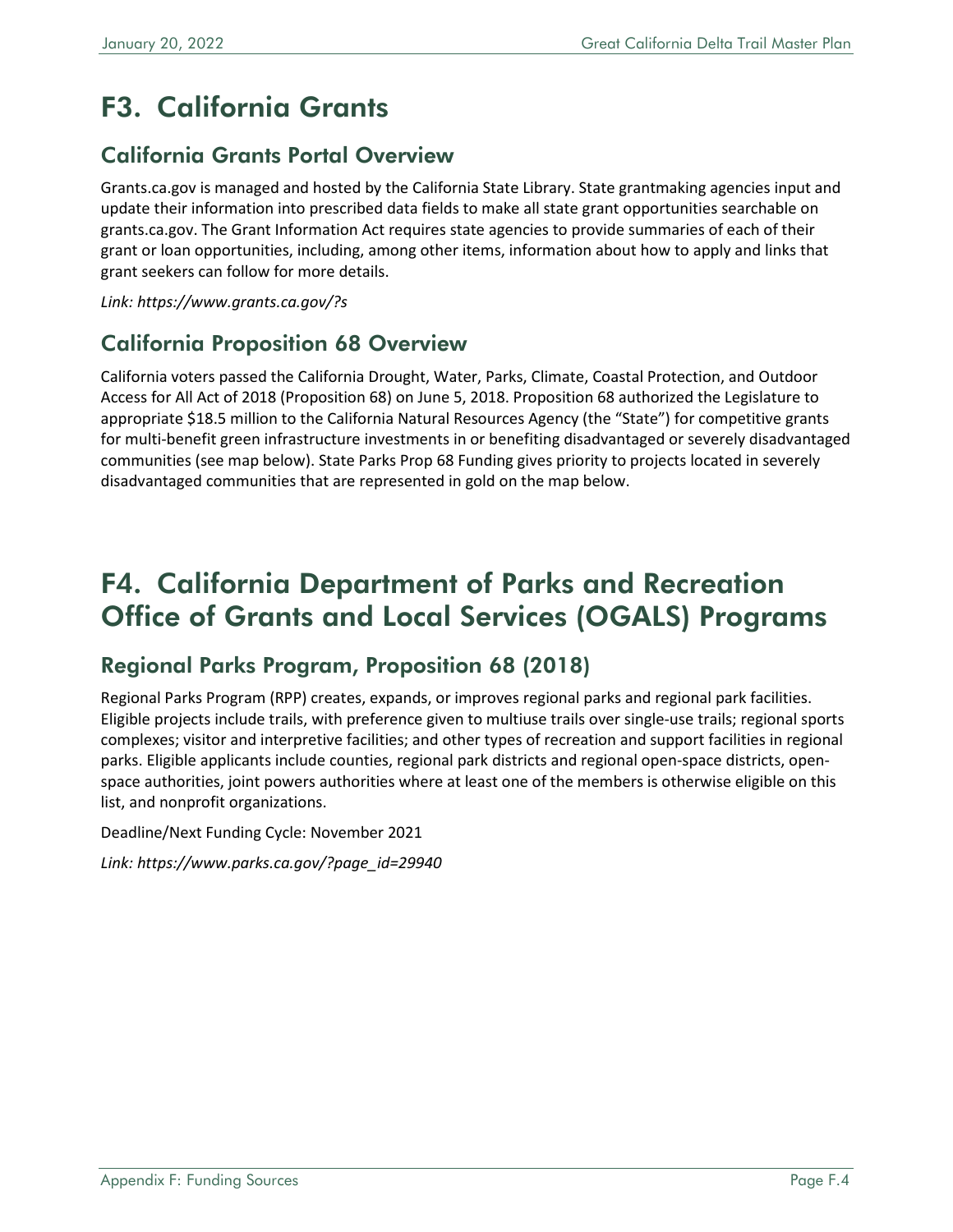

Figure F-1: Map of Disadvantaged Communities in and around the Delta Trail Master Plan Study Area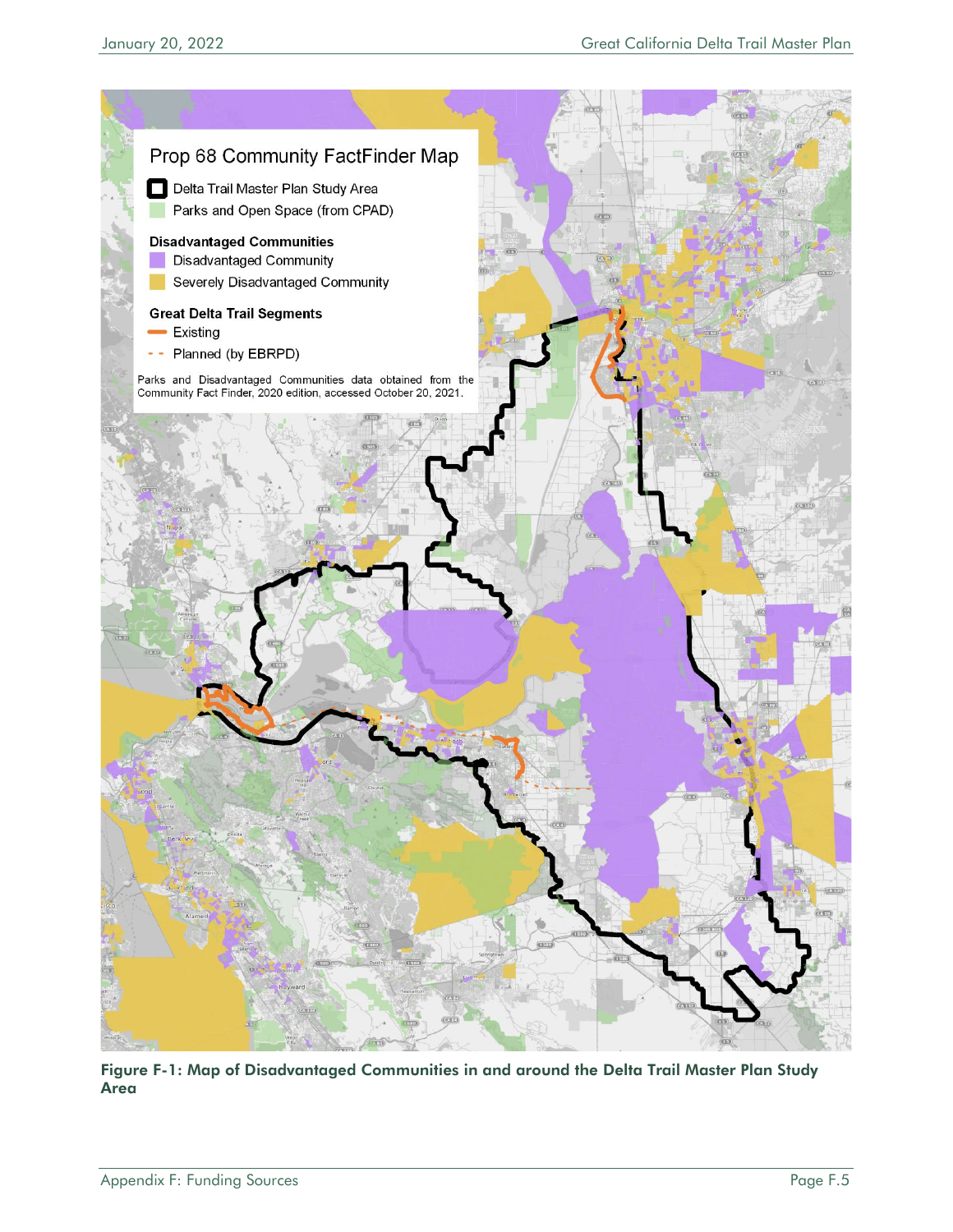### Rural Recreation and Tourism Program, Proposition 68 (2018)

Rural Recreation and Tourism Program (RRT) creates new recreation opportunities within rural communities to support health-related and economic goals. Eligible projects include: acquisition and development, or development of land to (1) create new recreational opportunities in rural communities that have a lack of outdoor recreation infrastructure; projects that support both economic and healthrelated goals for residential recreation and attract out-of-town visitors are be given priority; and (2) new opportunities are the creation of facilities that currently do not exist. Projects in Solano and Yolo Counties are only eligible. County populations must be less than 500,000.

Deadline/Next Funding Cycle: November 2021 *Link: [https://www.parks.ca.gov/?page\\_id=28439](https://www.parks.ca.gov/?page_id=28439)*

### Outdoor Recreation Legacy Partnership Program (ORLP), National Park Service under the authority of the Land and Water Conservation Fund

These grants aim grants to acquire and/or develop public lands for outdoor recreation purposes consistent with the purposes of the Land and Water Conservation Fund (LWCF). The ORLP program can fund acquisition and/or development projects. Preference is given to projects that will acquire and/or develop land to create a new park in 2010 Census-delineated urbanized areas. The nationwide ORLP program funding is for urban areas (jurisdictions of at least 50,000 people). Priority is given to projects located in economically disadvantaged areas that lack outdoor recreation opportunities. Eligible applicants include cities, counties, federally recognized native American tribes, joint powers authorities where all members are otherwise eligible under the LWCF Park districts, and special districts with authority to acquire, operate and maintain public park and recreation areas. The grant can fund up to, but not more than, 50% of the total project cost.

Deadline/Next Funding Cycle: TBD, Last Cycle: June 2021 *Link: [https://www.parks.ca.gov/?page\\_id=30578](https://www.parks.ca.gov/?page_id=30578)* 

#### Land and Water Conservation Fund (LWCF) Local Agency Competitive, LWCF

The grants will provide funding for the acquisition or development of land to create new outdoor recreation opportunities for the health and wellness of Californians.

Deadline/Next Funding Cycle: February 2022 *Link: [https://www.parks.ca.gov/?page\\_id=24324](https://www.parks.ca.gov/?page_id=24324)*

### Recreational Trails Program, Federal Highway Administration (FHWA)

This program provides funds annually for recreational trails and trails-related projects. The RTP is administered at the federal level by the Federal Highway Administration (FHWA). It is administered at the state level by the California Department of Parks and Recreation (DPR) and the Department of Transportation (Caltrans) Active Transportation Program (ATP). Non-motorized DPR projects are administered by the Office of Grants and Local Services and motorized projects are administered by DPR's Off-Highway Motor Vehicle Recreation Division. Eligible applicants include cities and counties, districts, state agencies, federal agencies, and non-profit organizations with management responsibilities of public lands. The maximum amount of RTP funds allowed for each project is 88% of the total project cost. The applicant is responsible for obtaining a match amount that is at least 12% of the total project cost.

Deadline/Next Funding Cycle: February 2022 *Link: [https://www.parks.ca.gov/?page\\_id=24324](https://www.parks.ca.gov/?page_id=24324)*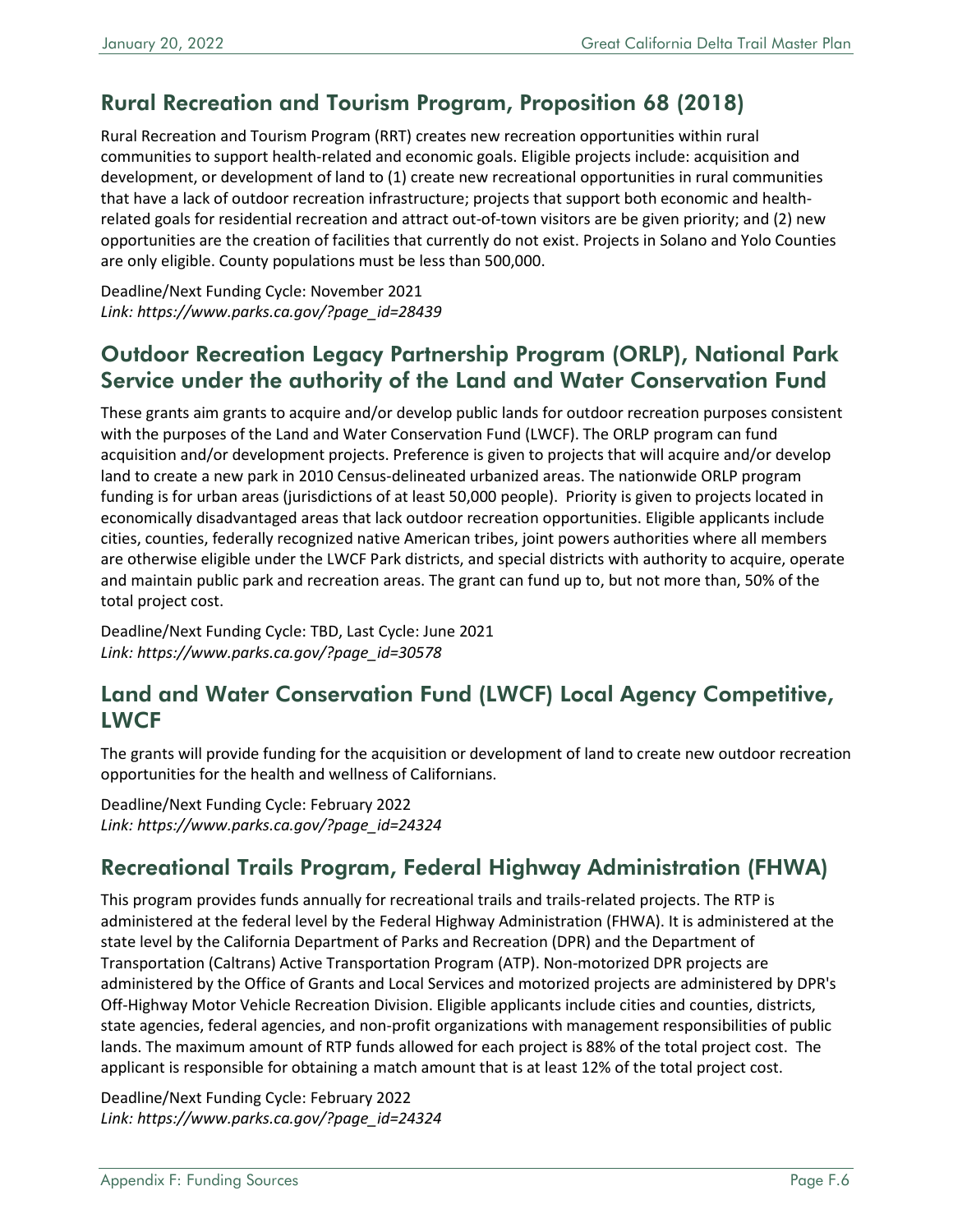### Division of Boating and Waterways

Division of Boating and Waterways (DBW) allows local agencies to renew deteriorated facilities (e.g. boat launch ramps, boarding floats, parking lots, restrooms, lighting for boaters) or to develop new public access. Boating safety education grants to universities and colleges, nonprofit organizations, local government, and public agencies help in training, basic boating education and boating instruction safety centers, and equipment grants assist law enforcement agencies with the purchase of patrol boats and other safety equipment.

Deadline/Next Funding Cycle: Varies *Link: [http://olga.dbw.parks.ca.gov/egrams\\_dbw/user/categoryprograms.aspx](http://olga.dbw.parks.ca.gov/egrams_dbw/user/categoryprograms.aspx)*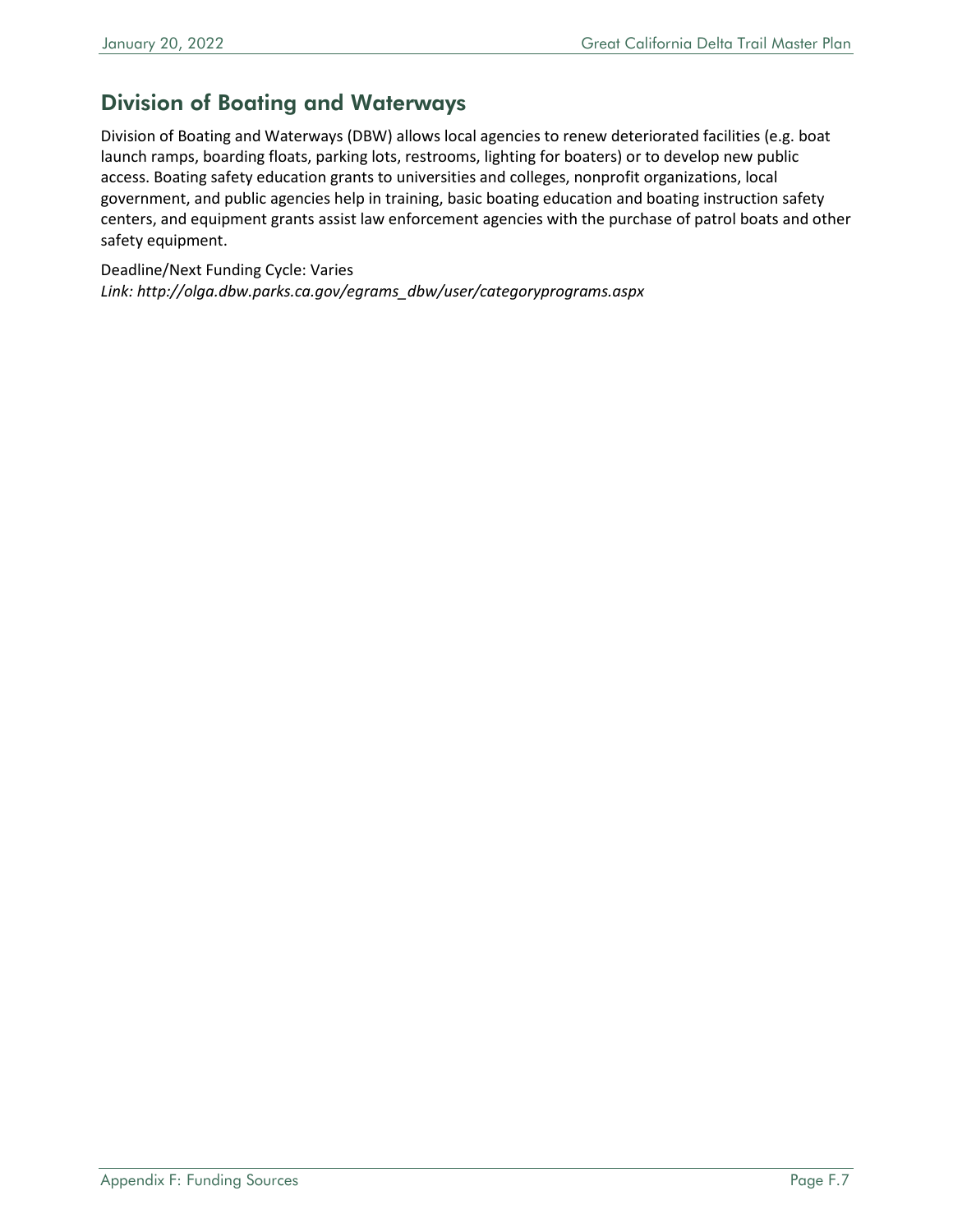# <span id="page-7-0"></span>F5. California Transportation Commission (CTC) and California Department of Transportation (Caltrans)

### Senate Bill 1 (SB 1): The Road Repair and Accountability Act of 2017

*Link: <https://catc.ca.gov/programs/sb1>*

### Active Transportation Program, Federal and State Funding Sources, Senate Bill 1 (2017)

The Active Transportation Program consolidated various transportation programs into a single program and was originally funded from a combination of state and federal funds. The goals of the ATP include increasing the proportion of trips accomplished by walking and biking, increasing the safety and mobility of non-motorized users, advancing efforts of regional agencies to achieve greenhouse gas reduction goals, enhancing public health, and providing a broad spectrum of projects to benefit many types of users including disadvantaged communities.

Deadline/Next Funding Cycle: January 2022 *Link:<https://catc.ca.gov/programs/active-transportation-program>*

### Sustainable Transportation Planning Grants, Caltrans

The Sustainable Transportation Planning Grant Program includes:

**Sustainable Communities Grants** (\$29.5 million) to encourage local and regional planning that furthers state goals, including, but not limited to, the goals and best practices cited in the Regional Transportation Plan Guidelines adopted by the California Transportation Commission.

**Strategic Partnerships Grants** (\$4.5 million) to identify and address statewide, interregional, or regional transportation deficiencies on the State highway system in partnership with Caltrans. A sub-category funds transit-focused planning projects that address multimodal transportation deficiencies.

Deadline/Next Funding Cycle: TBD; Last Cycle: Late Summer 2021 *[Link: https://dot.ca.gov/programs/transportation-planning/regional-planning/sustainable-transportation](https://dot.ca.gov/programs/transportation-planning/regional-planning/sustainable-transportation-planning-grants)planning-grants* 

### Solutions for Congested Corridors Program (Congested Corridors Program), SB 1 (2017)

This program provides funding to achieve a balanced set of transportation, environmental, and community access improvements to reduce congestion throughout the state. Regional transportation planning agencies, county transportation commissions and Caltrans are eligible to apply for program funds through the nomination of projects. All projects nominated must be identified in a currently adopted regional transportation plan and an existing comprehensive corridor plan. The Commission developed Comprehensive Multimodal Corridor Plan Guidelines (plan guidelines) to provide guidance to eligible program applicants regarding the statutory requirements for comprehensive corridor plans utilized by agencies to apply for funding through the Congested Corridors Program. Eligible project elements within the corridor plans may include improvements to state highways, local streets and roads, rail facilities, public transit facilities, bicycle and pedestrian facilities, and restoration or preservation work that protects critical local habitat or open space.

Deadline/Next Funding Cycle: TBD *Link: <https://catc.ca.gov/programs/sb1/solutions-for-congested-corridors-program>*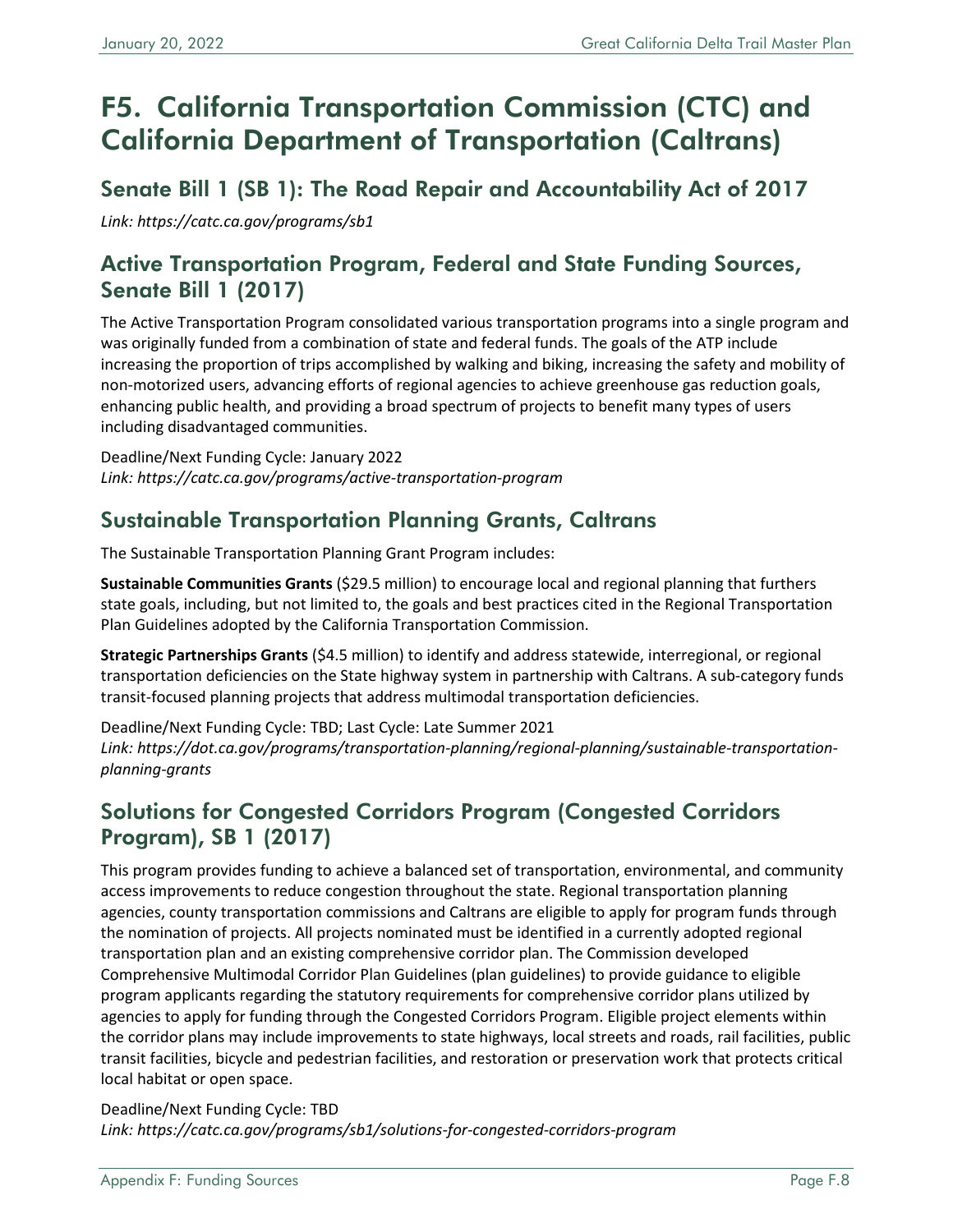### Local Partnership Program – Competitive, SB 1 (2017)

The Local Partnership Program provides funding to local and regional agencies to improve aging infrastructure, road conditions, active transportation, transit and rail, and health and safety benefits. Eligible applicants are public agencies in jurisdictions with voter approved taxes, tolls, or fees, which are dedicated solely to transportation improvements or that have imposed fees, including uniform developer fees, which are dedicated solely to transportation improvements. Projects funded will require at least a one-to-one match of private, local, federal, or state funds.

Deadline/Next Funding Cycle: 2022

*Link:<https://www.grants.ca.gov/grants/local-partnership-program-competitive/>*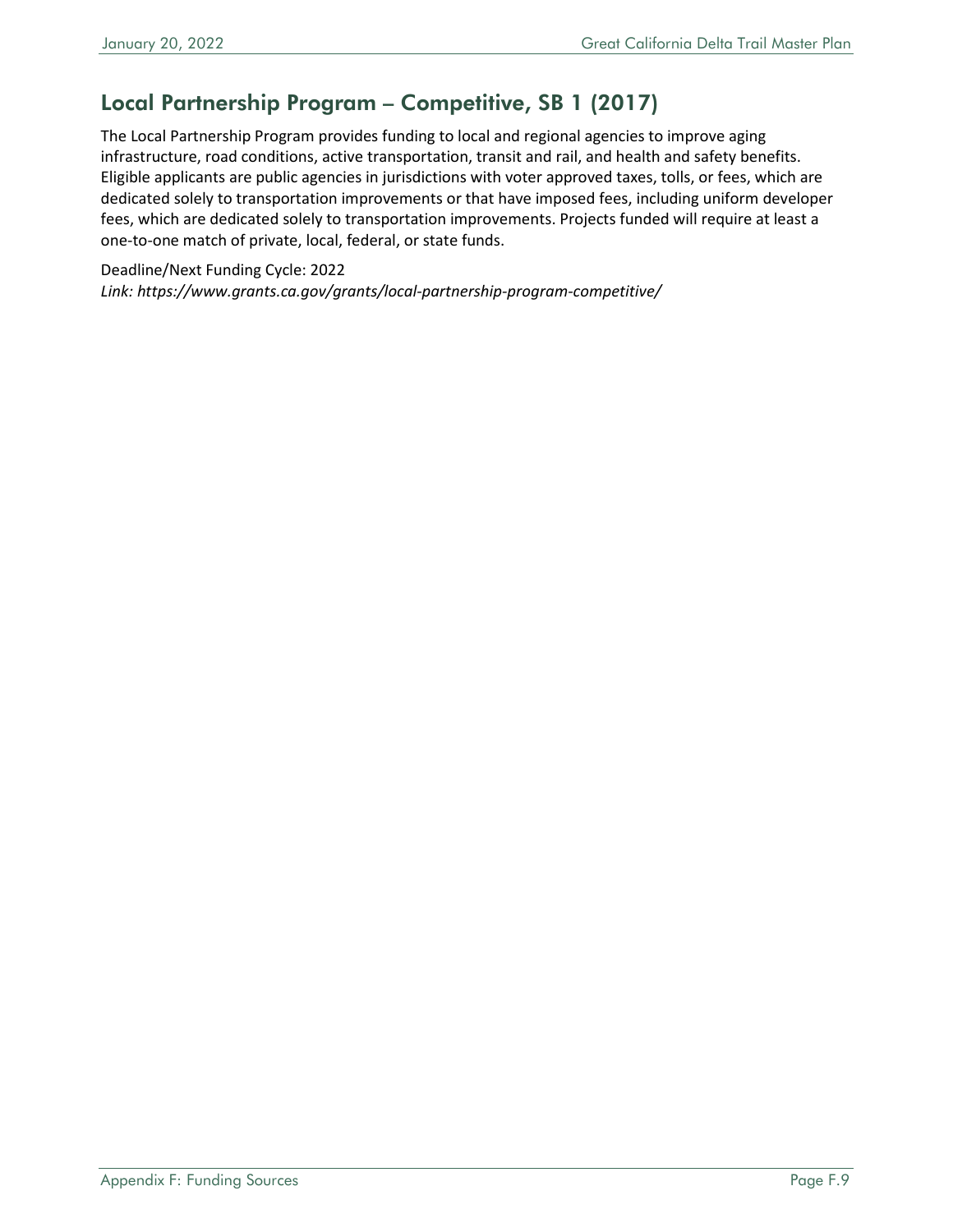# <span id="page-9-0"></span>F6. California Natural Resources Agency

### Green Infrastructure Program, Proposition 68 (2018)

This program aims to fund green infrastructure projects (e.g., green streets, tree planting, parks, commuter trails, etc.). All projects must achieve measurable benefits by a) acquiring, creating, enhancing or expanding community parks and green spaces, or b) use natural systems, or systems that mimic natural systems to achieve multiple benefits to create sustainable and vibrant communities. A competitive project will maximize opportunities to reduce greenhouse gas (GHG) emissions through project design and implementation, incorporate green infrastructure solutions that improve the sustainability and function of existing hardscapes and landscapes and will provide multiple additional benefits including, but not limited to, decrease in air and water pollution, reduction in the consumption of natural resources and energy, increase in the reliability of local water supplies, and increased adaptability to climate change. Eligible applicants include local agencies, nonprofit organizations, non-governmental land conservation organizations, federally recognized Native American tribes, or non-federally recognized California Native American tribes listed on the California Tribal Consultation List maintained by the Native American Heritage Commission.

Deadline/Next Funding Cycle: TBD

*Link:<http://resources.ca.gov/grants/green-infrastructure/>*

### Urban Greening Program, California Climate Investments

This program funds urban greening projects to create sustainable and vibrant communities. The Urban Greening Program is part of California Climate Investments, a statewide initiative that puts billions of Capand-Trade dollars to work reducing greenhouse gas emissions, strengthening the economy, and improving public health and the environment — particularly in disadvantaged communities. All projects must demonstrate greenhouse gas emission reductions by doing one of the following: sequester and store carbon by planting trees; reduce building energy use from strategically planting trees to shade buildings; reduce commute vehicle miles traveled by constructing bicycle paths, bicycle lanes, or pedestrian facilities that provide safe routes for travel between residences, workplaces, commercial centers, and schools. 80% of award funds MUST meet one of the following: 65% Disadvantaged Communities (CalEnviroScreen 3.0); 10% Low-income; or 5% Low-income community within ½ mile of a disadvantaged community.

Deadline/Next Funding Cycle: TBD

*Link: <http://resources.ca.gov/grants/urban-greening/>*

### Environmental Enhancement and Mitigation Program (EEM)

This program offers grants to local, state, and federal governmental agencies and to nonprofit organizations for projects to mitigate the environmental impacts caused by new or modified public transportation facilities. Eligible projects must fit one of the following categories: urban forestry, resource lands, or mitigation projects beyond the scope of the lead agency responsible for assessing the environmental impact of the proposed transportation improvement.

Deadline/Next Funding Cycle: TBD; Last Cycle: Summer 2021

*Link:<http://resources.ca.gov/grants/environmental-enhancement-and-mitigation-eem/>*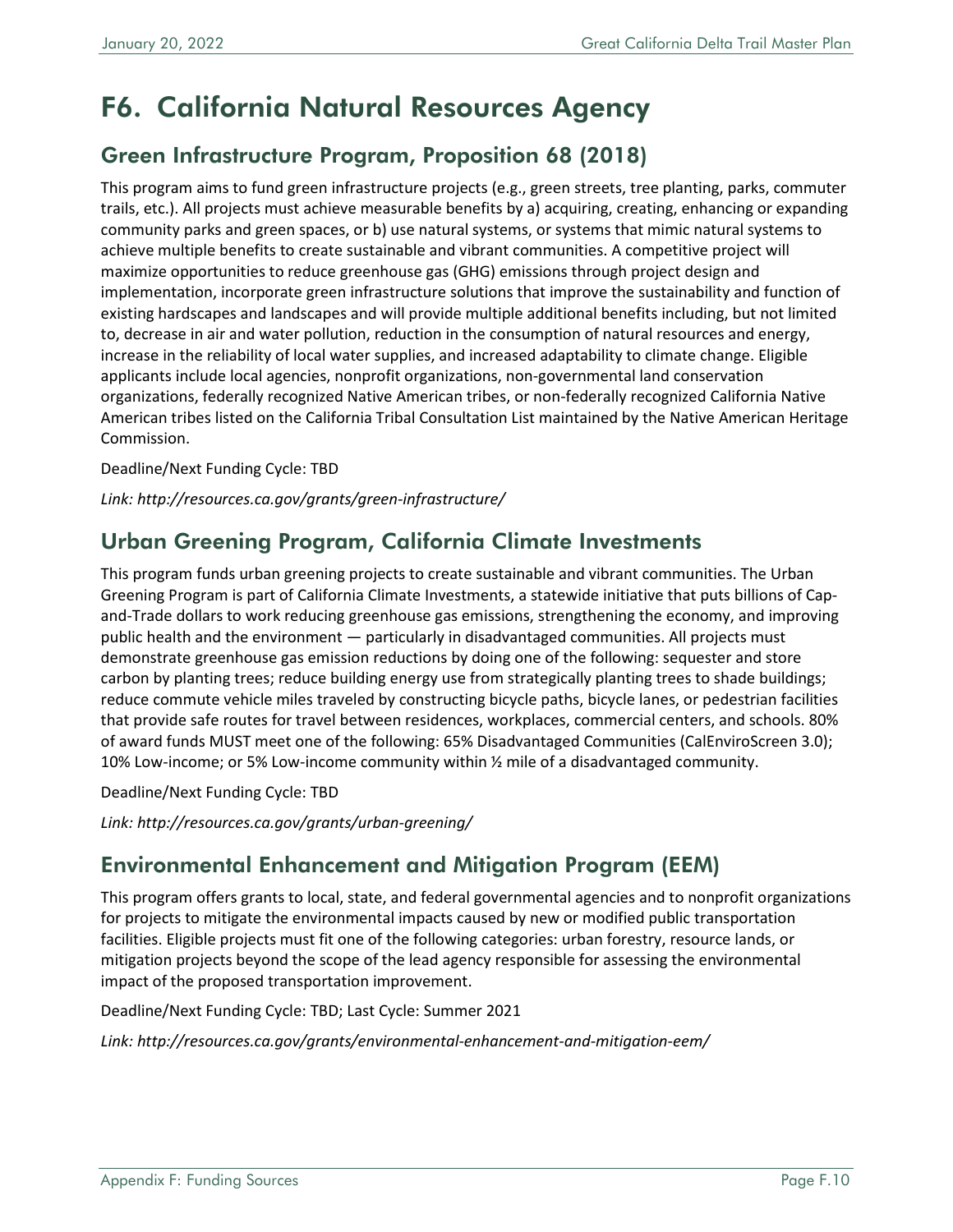# <span id="page-10-0"></span>F7. The State Coastal Conservancy

### Proposition 1 Grants

Proposition 1 grants fund multi-benefit ecosystem and watershed protection and restoration projects. Priority project types include: water sustainability improvements, anadromous fish habitat enhancement, wetland restoration and urban greening.

Deadline/Next Funding Cycle: TBD; Last Cycle: July 2021

*Link:<http://scc.ca.gov/grants/proposition-1-grants/>*

#### Coastal Resource and Public Access Program, Propositions 12, 40, 68, 84, Habitat Conservation Fund, and General Fund

The State Coastal Conservancy issues grants on an on-going basis to non-profit organizations, public agencies, and federally-recognized tribes for projects that restore and protect the California coast, increase public access to it, and increase communities' resilience to climate change. The Conservancy funds a wide variety of capital improvement projects along the California coast, in the San Francisco Bay Area, along the Santa Ana River, and in coastal watersheds, to increase availability of beaches, parks and trails for the public, protect and restore natural lands and wildlife habitat, preserve working lands, and increase community resilience to the impacts of climate change. The Conservancy will fund most stages of a capital improvement project including: pre-project feasibility studies, property acquisition, project planning including community involvement, design, environmental review, permitting, construction, and projectrelated monitoring. The Conservancy typically does not fund operation and maintenance activities. Eligible applicants include nonprofits, public agencies, and tribal governments.

Deadline/Next Funding Cycle: Ongoing

*Link:<https://www.grants.ca.gov/grants/coastal-resource-and-public-access-program/>*

#### San Francisco Bay Area Conservancy Program Climate Adaptation Funds, Proposition 68 (2018)

This grant round will award competitive grants for projects that plan, develop, and implement climate adaption and resiliency projects in the San Francisco Bay. Eligible projects shall improve a community's ability to adapt to the unavoidable impacts of climate change; improve and protect coastal and rural economies, agricultural viability, wildlife corridors, or habitat; develop future recreational opportunities; or enhance drought tolerance, landscape resilience, and water retention. Projects could include, for example, land conservation for wildlife corridors, enhancement of bay area agriculture to increase carbon sequestration or protect farmworkers from extreme heat, or urban greening. Projects that use natural infrastructure and provide multiple benefits will be prioritized. Tidal wetlands restoration projects will not be considered under this round, as there are ongoing funding sources at this time that are specifically for baylands restoration (for example, see the San Francisco Bay Restoration Authority grant opportunities; applications accepted in the fall of each year). Eligible applicants include nonprofits, public agencies, and tribal governments.

#### Deadline/Next Funding Cycle: TBD

*[Link: https://www.grants.ca.gov/grants/proposition-68-san-francisco-bay-area-conservancy-program](https://www.grants.ca.gov/grants/proposition-68-san-francisco-bay-area-conservancy-program-climate-adaptation-funds/)climate-adaptation-funds/*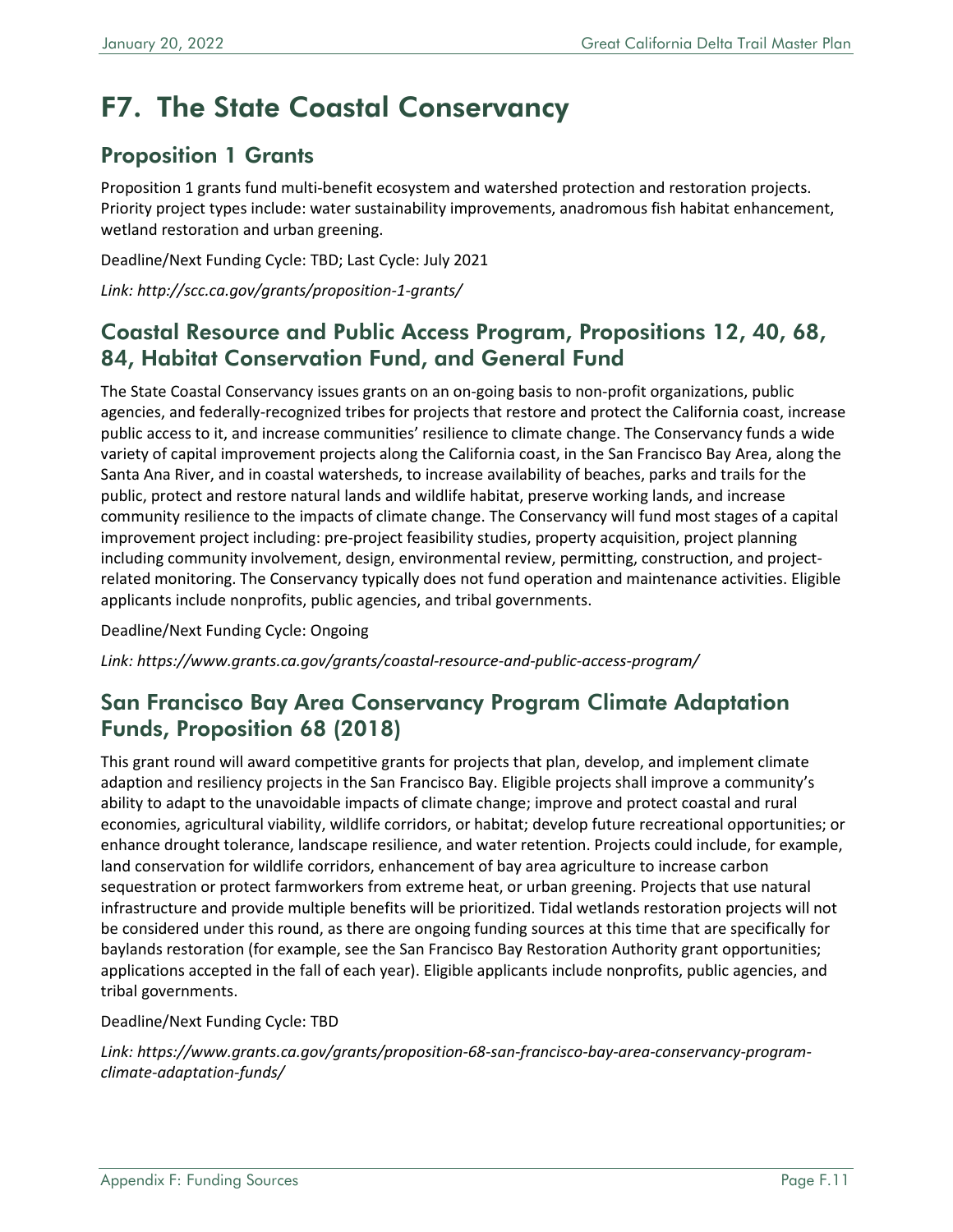# <span id="page-11-0"></span>F8. Other State Grants

#### Ecosystem Restoration and Water Quality Grant Program, Proposition 1 (2014)

The goal of this program is to improve the environmental conditions of the Delta and Suisun Marsh. To do this, the Conservancy will fund projects that address at least one of the following priorities: 1) ecosystem protection, restoration, and enhancement; 2) water quality; and 3) water-related agricultural sustainability.

Deadline/Next Funding Cycle: TBD; Last Cycle: August 2021

*[Link: https://www.grants.ca.gov/grants/ecosystem-restoration-and-water-quality-grant-program](https://www.grants.ca.gov/grants/ecosystem-restoration-and-water-quality-grant-program-proposition-1-2/)proposition-1-2/* 

#### Building Resilient Infrastructure and Communities (BRIC) and Flood Mitigation Assistance (FMA)

Building Resilient Infrastructure and Communities (BRIC) will support states, local communities, tribes and territories as they undertake hazard mitigation projects, reducing the risks they face from disasters and natural hazards. Eligible applicants include businesses, nonprofits, public agencies, and tribal governments.

Deadline/Next Funding Cycle: December 2021

*[Link: https://www.grants.ca.gov/grants/building-resilient-infrastructure-and-communities-bric-and-flood](https://www.grants.ca.gov/grants/building-resilient-infrastructure-and-communities-bric-and-flood-mitigation-assistance-fma-2021/)mitigation-assistance-fma-2021/* 

#### Small Communities Flood Risk Reduction Program

The Small Communities Flood Risk Reduction Program (SCFRRP) is a cost-share local assistance program with primary goal of reducing flood risk for small communities (with 200 to 10,000 residents), including legacy and disadvantaged communities, protected by the State Plan of Flood Control facilities. Eligible applicants are local public agencies with land use authority for the small community areas. Soliciting design/construction proposals, the grant may award 50% of eligible project costs.

Deadline/Next Funding Cycle: TBD

*Link:<https://www.grants.ca.gov/grants/small-community-flood-risk-reduction-program/>*

#### Floodplain Management, Protection, and Risk Awareness Grant Program, Proposition 68 (2018)

The Floodplain Management, Protection and Risk Awareness Grant Program supports local agency efforts to prepare for flooding events by providing financial assistance for flood risk reduction activities related to stormwater flooding, mudslides, and other flash flood related protections. This Program will incorporate an increased focus on economically disadvantaged community assistance and multi-benefit project features.

Deadline/Next Funding Cycle: Summer 2021

*[Link: https://www.grants.ca.gov/grants/floodplain-management-protection-and-risk-awareness-grant](https://www.grants.ca.gov/grants/floodplain-management-protection-and-risk-awareness-grant-program/)program/* 

#### San Francisco Bay Restoration Authority

The Board will fund projects that qualify as one or more of the following project types: a habitat project that aims to restore, protect, or enhance tidal wetlands, managed ponds, or natural habitats on the shoreline in the San Francisco Bay Area; a flood management project that is part of a habitat project; or a public access project that will provide or improve access or recreational amenities that are part of a habitat project.

Deadline/Next Funding Cycle: October 2021 *Link:<https://www.sfbayrestore.org/restoration-authority-grants>*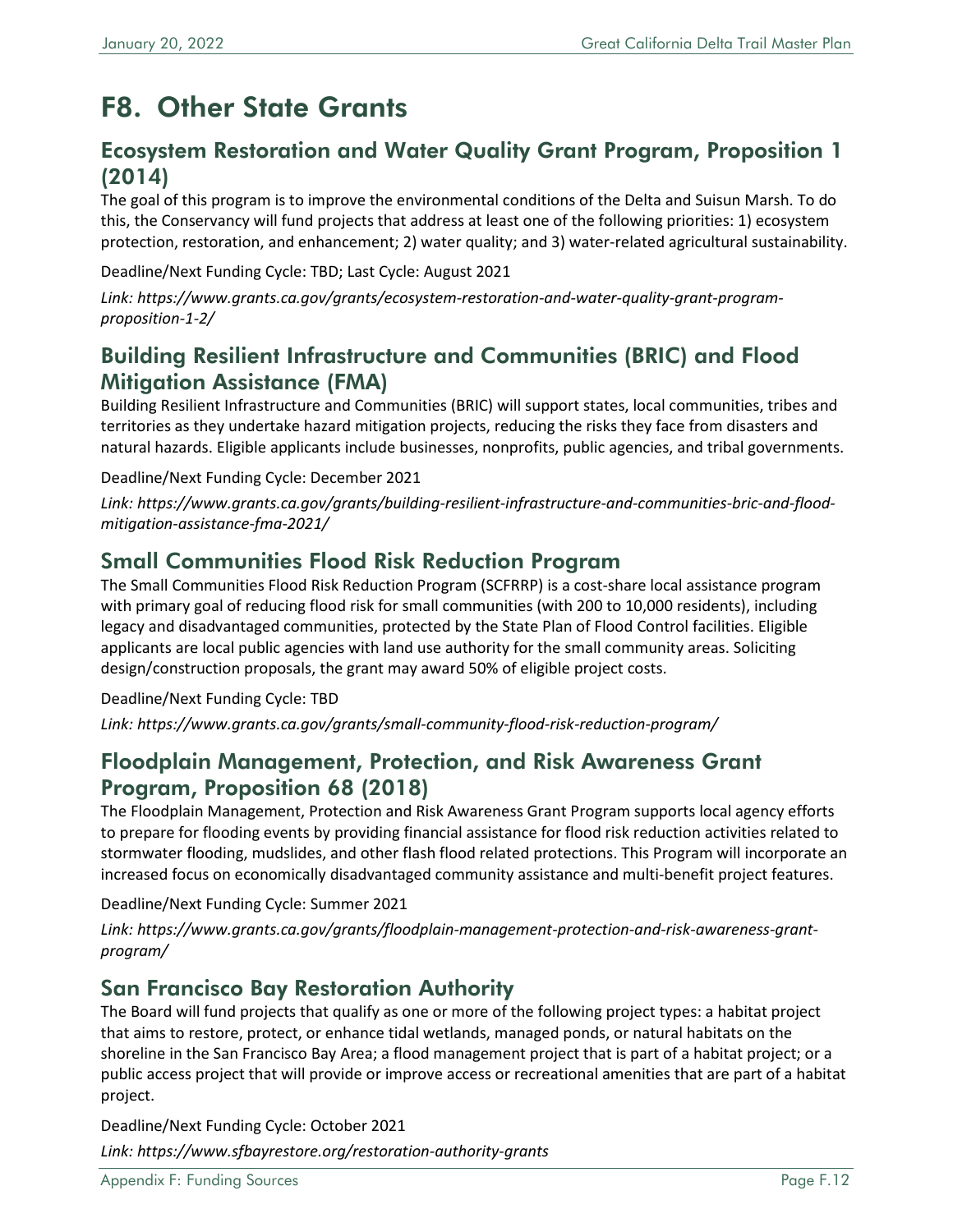# <span id="page-12-0"></span>F9. Private Sources

#### Rails to Trails Conservancy

The Rails-to-Trails Conservancy (RTC) Trail Grants Program supports strategic projects, including small scale or scope, that provide significant regional or community trail development goals. The Doppelt Family Trail Development Fund is a specific RTC Trail Grant Program that supports implementation or improvement of multi-use trails.

Link: *<https://www.railstotrails.org/our-work/grants/>*

RTC also provides technical assistance to trail advocates and trail builders through their online resources, trail planning services, and trail funding strategy analysis services.

Link: *<https://www.railstotrails.org/build-trails/trail-building-services/>*

### **PeopleForBikes**

This program aims to fund projects with a focus on bicycling, active transportation, or community development, including bike paths, lanes, and trails. Eligible applicants include non-profit organizations with a focus on bicycling, active transportation, or community development, city or county agencies or departments, and state or federal agencies working locally.

Deadline/Next Funding Cycle: TBD; Last Cycle: July 2021

*Link:<https://peopleforbikes.org/apply-now/>*

### Trail Accelerator Grants

These grants provide funds for single-site and community-wide trail plans. Projects should serve mountain bikers as the primary users, though multi-purpose human-powered trail uses are viable as well. Local, municipal, state, or federal government agencies, and nonprofits that actively manage parks and trails may apply. Mountain bike clubs and IMBA local partners with the capacity to match and manage a grant of this scale are eligible to apply. Grants typically range from \$5,000-\$30,000 and they require a one-to-one match. Each grant is an award of in-kind professional services from the IMBA Trail Solutions team (with assistance from qualified subcontractors as needed).

Deadline/Next Funding Cycle: TBD; Last Cycle: July 2021

*Link:<https://www.imba.com/trails-for-all/trail-accelerator-grants>*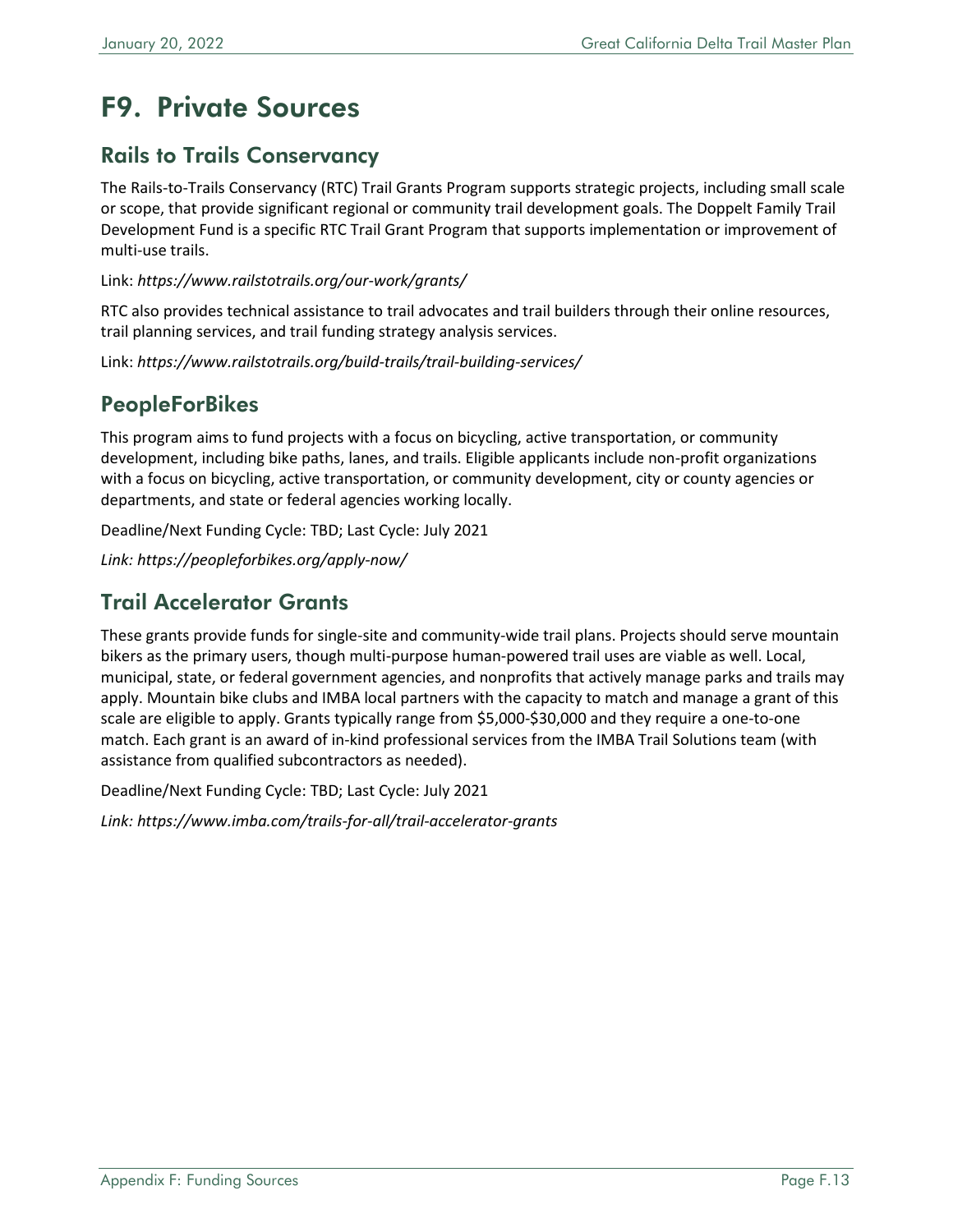# <span id="page-13-0"></span>F10. Community Action Plan Funding Sources

Below are funding sources listed in the 2016 Clarksburg, 2016 Courtland, 2016 Walnut Grove, and 2018 Hood Community Action Plans.

**Arbor Day Foundation**  *[www.arborday.org/programs/tdgreenstreets/](http://www.arborday.org/programs/tdgreenstreets/)*

**California Capital Access Program ADA Financing Program**

*[www.treasurer.ca.gov/cpcfa/calcap/](http://www.treasurer.ca.gov/cpcfa/calcap/)* 

**California Department of Education**  *[www.cde.ca.gov/fg/fo/](http://www.cde.ca.gov/fg/fo/)*

**California Department of Forestry and Fire Protection (Cal Fire)** *<https://www.fire.ca.gov/grants/>*

**California Department of Housing and Community Development** *<https://www.hcd.ca.gov/grants-funding/index.shtml>*

**California Department of Parks and Recreation** *[www.parks.ca.gov/?page\\_id=1008](http://www.parks.ca.gov/?page_id=1008)* 

**California Department of Transportation (Caltrans)** *<https://dot.ca.gov/programs>*

**Caltrans - Active Transportation Program** *<https://dot.ca.gov/programs/local-assistance/fed-and-state-programs/active-transportation-program>*

**Caltrans - Division of Local Assistance** *[www.dot.ca.gov/localassistance/](http://www.dot.ca.gov/localassistance/)* 

**Caltrans - State Highway Operation and Protection Program (SHOPP) and Minor Program** *[https://dot.ca.gov/programs/financial-programming/state-highway-operation-protection-program-shopp](https://dot.ca.gov/programs/financial-programming/state-highway-operation-protection-program-shopp-minor-program-shopp)minor-program-shopp*

**Caltrans - Sustainable Transportation Planning Program** *[https://dot.ca.gov/programs/transportation-planning/regional-planning/sustainable-transportation](https://dot.ca.gov/programs/transportation-planning/regional-planning/sustainable-transportation-planning-grants)planning-grants* 

**Caltrans - State Transportation Improvement Program (STIP)** *[https://dot.ca.gov/programs/local-assistance/fed-and-state-programs/state-transportation-improvement](https://dot.ca.gov/programs/local-assistance/fed-and-state-programs/state-transportation-improvement-program)program* 

**California Department of Water Resources** *[www.water.ca.gov/Work-With-Us/Grants-And-Loans](http://www.water.ca.gov/Work-With-Us/Grants-And-Loans)*

**California Department of Water Resources Small Communities Flood Risk Reduction Program** *[www.water.ca.gov/Work-With-Us/Grants-And-Loans/Small-Communities-Flood-Risk-Reduction](http://www.water.ca.gov/Work-With-Us/Grants-And-Loans/Small-Communities-Flood-Risk-Reduction)*

**California Division of Boating and Waterways**

*[https://dbw.parks.ca.gov/?page\\_id=28715](https://dbw.parks.ca.gov/?page_id=28715)* 

**California Energy Commission**  *[www.energy.ca.gov/newnav/funding\\_links.html](http://www.energy.ca.gov/newnav/funding_links.html)*

**California State Parks** *[www.parks.ca.gov/?page\\_id=25028](http://www.parks.ca.gov/?page_id=25028)*

**California State Parks Foundation** *[www.calparks.org/whatwedo/grants/](http://www.calparks.org/whatwedo/grants/)*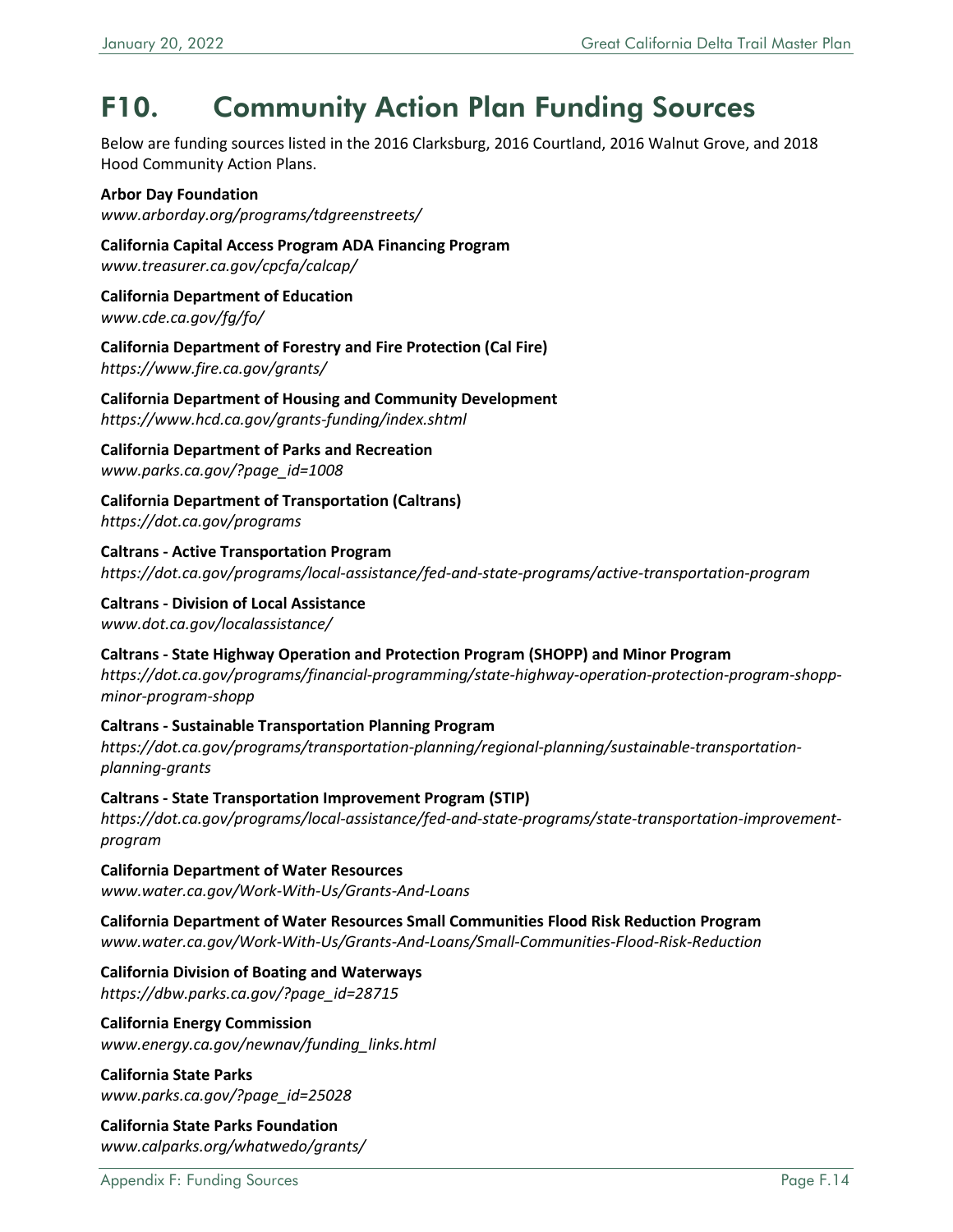#### **California Wildlife Conservation Board**

*<https://wcb.ca.gov/Grants>*

**California Wildlife Conservation Board Public Access Program**

*<https://wcb.ca.gov/Programs/Public-Access/Grants>*

**Delta Protection Commission** *<http://delta.ca.gov/>*

**Delta Stewardship Council** *<https://deltacouncil.ca.gov/>*

**Dignity Health** *<https://www.dignityhealth.org/about-us/community-health/grant-programs/community-grants>*

**Federal Emergency Management Agency Hazard Mitigation Assistance Grant Program** *[www.fema.gov/hazard-mitigation-assistance](http://www.fema.gov/hazard-mitigation-assistance)*

**Health Resources and Services Administration** *[www.hrsa.gov/grants/index.html](http://www.hrsa.gov/grants/index.html)* 

**Kaboom!** *<https://kaboom.org/grants>*

#### **Kaiser Permanente**  *[https://about.kaiserpermanente.org/community-health/communities-we-serve/northern-california](https://about.kaiserpermanente.org/community-health/communities-we-serve/northern-california-community/service-areas)community/service-areas*

**National Center for Safe Routes to School** *<http://www.saferoutesinfo.org/>*

#### **National Trust for Historic Preservation** *[https://savingplaces.org/grants#.YS\\_oetNKibg](https://savingplaces.org/grants#.YS_oetNKibg)*

#### **Pacific Gas and Electric**

*[https://www.pge.com/en\\_US/residential/in-your-community/pge-gives-back/giving-locally/giving](https://www.pge.com/en_US/residential/in-your-community/pge-gives-back/giving-locally/giving-locally.page)locally.page* 

**Sacramento Area Council of Governments** *[www.sacog.org/funding](http://www.sacog.org/funding)*

**Sacramento Housing and Redevelopment Agency** *[www.shra.org/safe-at-home-program/neighborhood-resources](http://www.shra.org/safe-at-home-program/neighborhood-resources)*

#### **Sacramento San Joaquin Delta Conservancy** *<http://deltaconservancy.ca.gov/programs/>*

**Sacramento Tree Foundation**  *[www.sactree.com/programs](http://www.sactree.com/programs)* 

**Sutter Health** *[www.checksutterfirst.org/community/programs.html](http://www.checksutterfirst.org/community/programs.html)*

#### **Target Brands**

*<https://corporate.target.com/corporate-responsibility/philanthropy/grants-faqs>*

#### **Teichert Foundation** *<https://www.teichert.com/teichert-foundation/>*

**UC Davis Health System** *[www.ucdmc.ucdavis.edu/sponsorship/](http://www.ucdmc.ucdavis.edu/sponsorship/)*